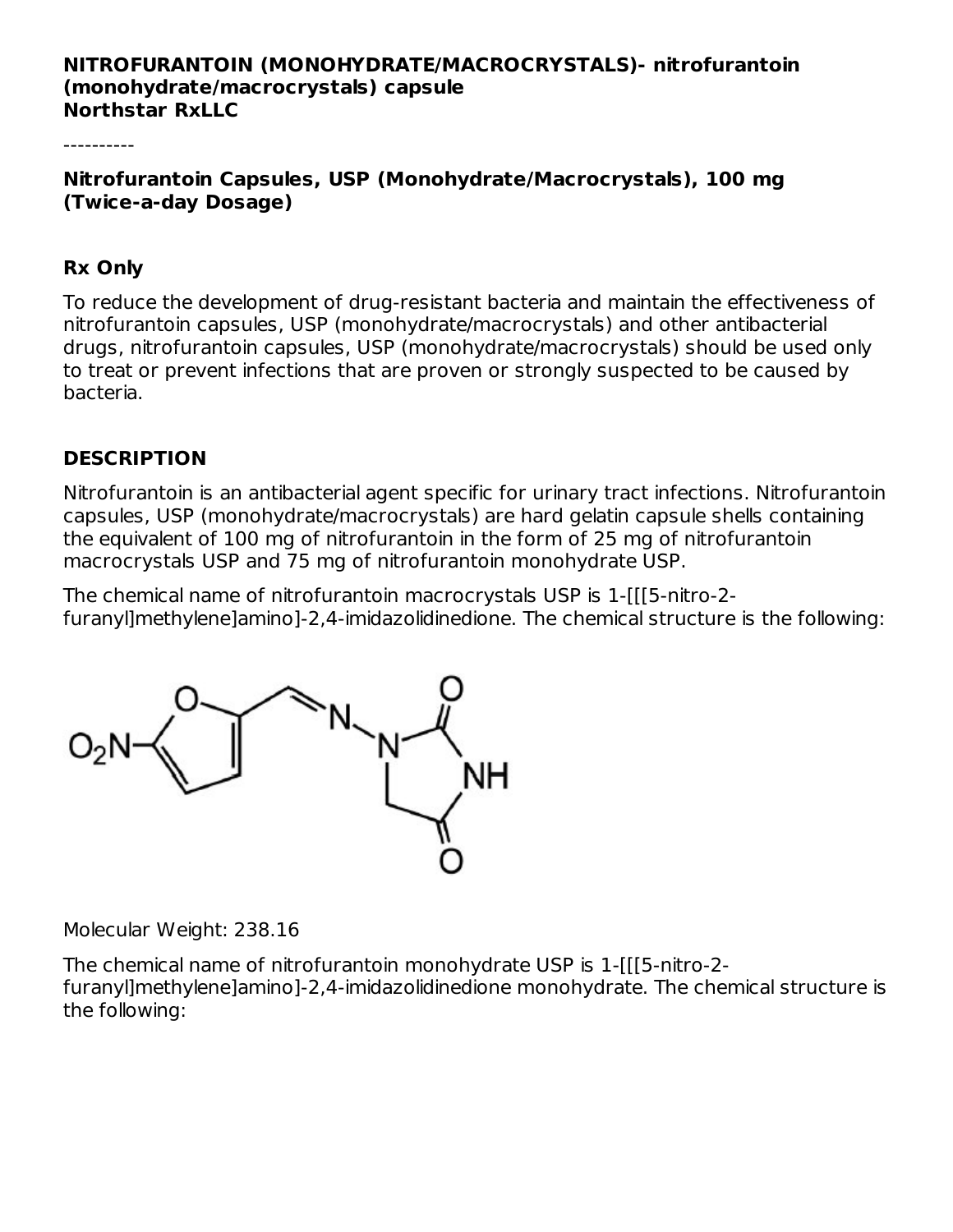

Molecular Weight: 256.17

#### **Inactive Ingredients**

Each capsule contains carbomer 934P, colloidal silicon dioxide, corn starch, compressible sugar, D&C yellow No. 10, edible white ink, FD&C blue No. 1, FD&C red No. 40, gelatin, lactose monohydrate, magnesium stearate, povidone, talc, and titanium dioxide.

Meets USP Dissolution Test 5

### **CLINICAL PHARMACOLOGY**

Each nitrofurantoin capsule (monohydrate/macrocrystals) contains two forms of nitrofurantoin. Twenty-five percent is macrocrystalline nitrofurantoin, which has slower dissolution and absorption than nitrofurantoin monohydrate. The remaining 75% is nitrofurantoin monohydrate contained in a powder blend which, upon exposure to gastric and intestinal fluids, forms a gel matrix that releases nitrofurantoin over time. Based on urinary pharmacokinetic data, the extent and rate of urinary excretion of nitrofurantoin from the 100 mg nitrofurantoin capsules (monohydrate/macrocrystals) are similar to those of 50 mg or 100 mg nitrofurantoin (macrocrystals) capsules. Approximately 20% to 25% of a single dose of nitrofurantoin is recovered from the urine unchanged over 24 hours.

Plasma nitrofurantoin concentrations after a single oral dose of the 100 mg nitrofurantoin capsules (monohydrate/macrocrystals) are low, with peak levels usually less than 1 mcg/mL. Nitrofurantoin is highly soluble in urine, to which it may impart a brown color. When nitrofurantoin (monohydrate/macrocrystals) is administered with food, the bioavailability of nitrofurantoin is increased by approximately 40%.

### **Microbiology**

Nitrofurantoin is a nitrofuran antimicrobial agent with activity against certain Grampositive and Gram-negative bacteria.

#### **Mechanism of Action**

The mechanism of the antimicrobial action of nitrofurantoin is unusual among antibacterials. Nitrofurantoin is reduced by bacterial flavoproteins to reactive intermediates which inactivate or alter bacterial ribosomal proteins and other macromolecules. As a result of such inactivations, the vital biochemical processes of protein synthesis, aerobic energy metabolism, DNA synthesis, RNA synthesis, and cell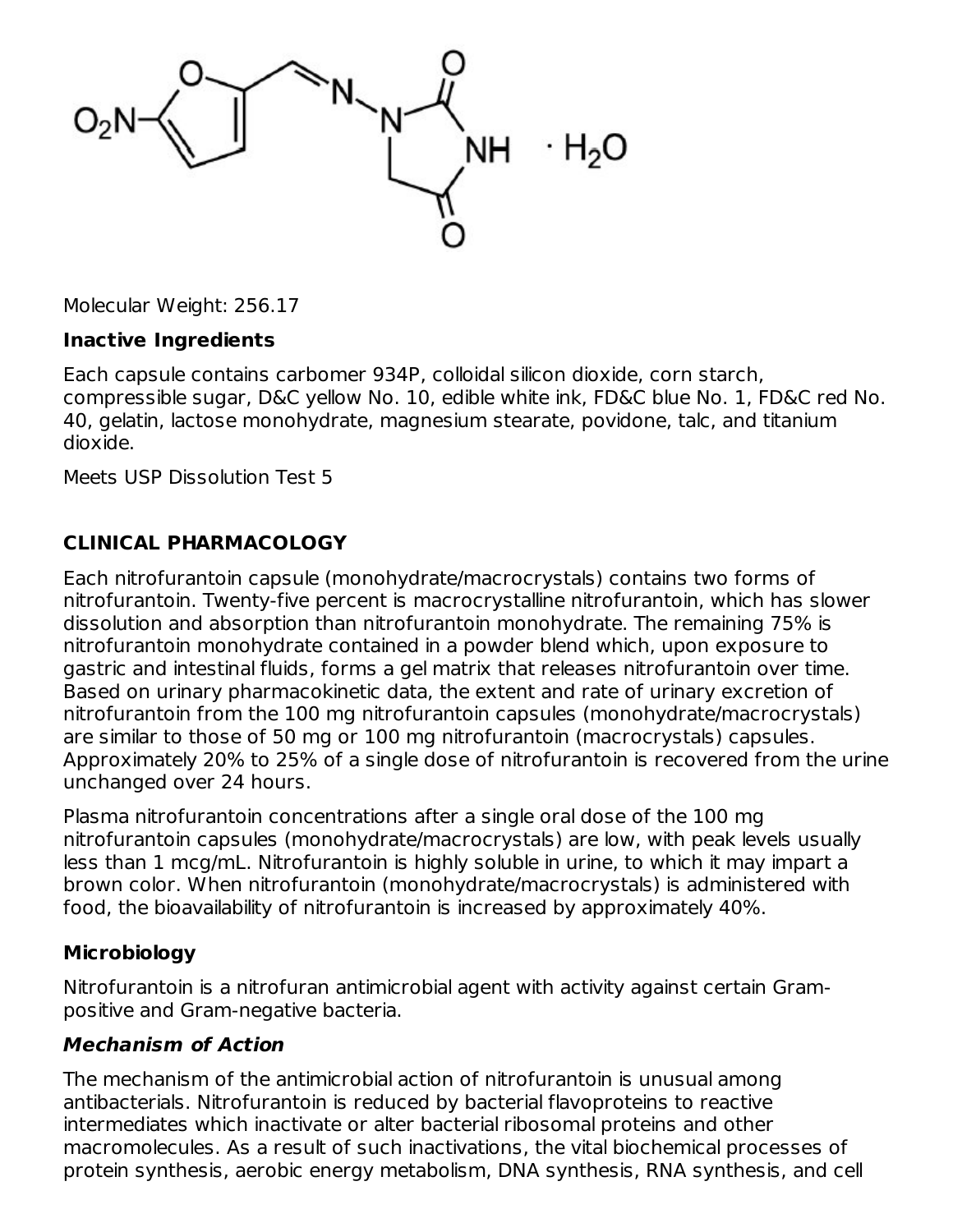wall synthesis are inhibited. Nitrofurantoin is bactericidal in urine at therapeutic doses. The broad-based nature of this mode of action may explain the lack of acquired bacterial resistance to nitrofurantoin, as the necessary multiple and simultaneous mutations of the target macromolecules would likely be lethal to the bacteria.

# **Interactions with Other Antibiotics**

Antagonism has been demonstrated *in vitro* between nitrofurantoin and quinolone antimicrobials. The clinical significance of this finding is unknown.

### **Development of Resistance**

Development of resistance to nitrofurantoin has not been a significant problem since its introduction in 1953. Cross-resistance with antibiotics and sulfonamides has not been observed, and transferable resistance is, at most, a very rare phenomenon. Nitrofurantoin has been shown to be active against most strains of the following bacteria both in vitro and in clinical infections: (see **INDICATIONS AND USAGE**).

# **Aerobic and Facultative Gram-Positive Microorganisms**

Staphylococcus saprophyticus

# **Aerobic and Facultative Gram-Negative Microorganisms**

# Escherichia coli

At least 90 percent of the following microorganisms exhibit an in vitro minimum inhibitory concentration (MIC) less than or equal to the susceptible breakpoint for nitrofurantoin. However, the efficacy of nitrofurantoin in treating clinical infections due to these microorganisms has not been established in adequate and well-controlled trials.

# **Aerobic and Facultative Gram-Positive Microorganisms**

Coagulase-negative staphylococci (including Staphylococcus epidermidis)

Enterococcus faecalis

Staphylococcus aureus

Streptococcus agalactiae

Group D streptococci

Viridans group streptococci

# **Aerobic and Facultative Gram-Negative Microorganisms**

Citrobacter amalonaticus

Citrobacter diversus

Citrobacter freundii

Klebsiella oxytoca

Klebsiella ozaenae

Nitrofurantoin is not active against most strains of Proteus species or Serratia species. It has no activity against Pseudomonas species.

# **Susceptibility Testing**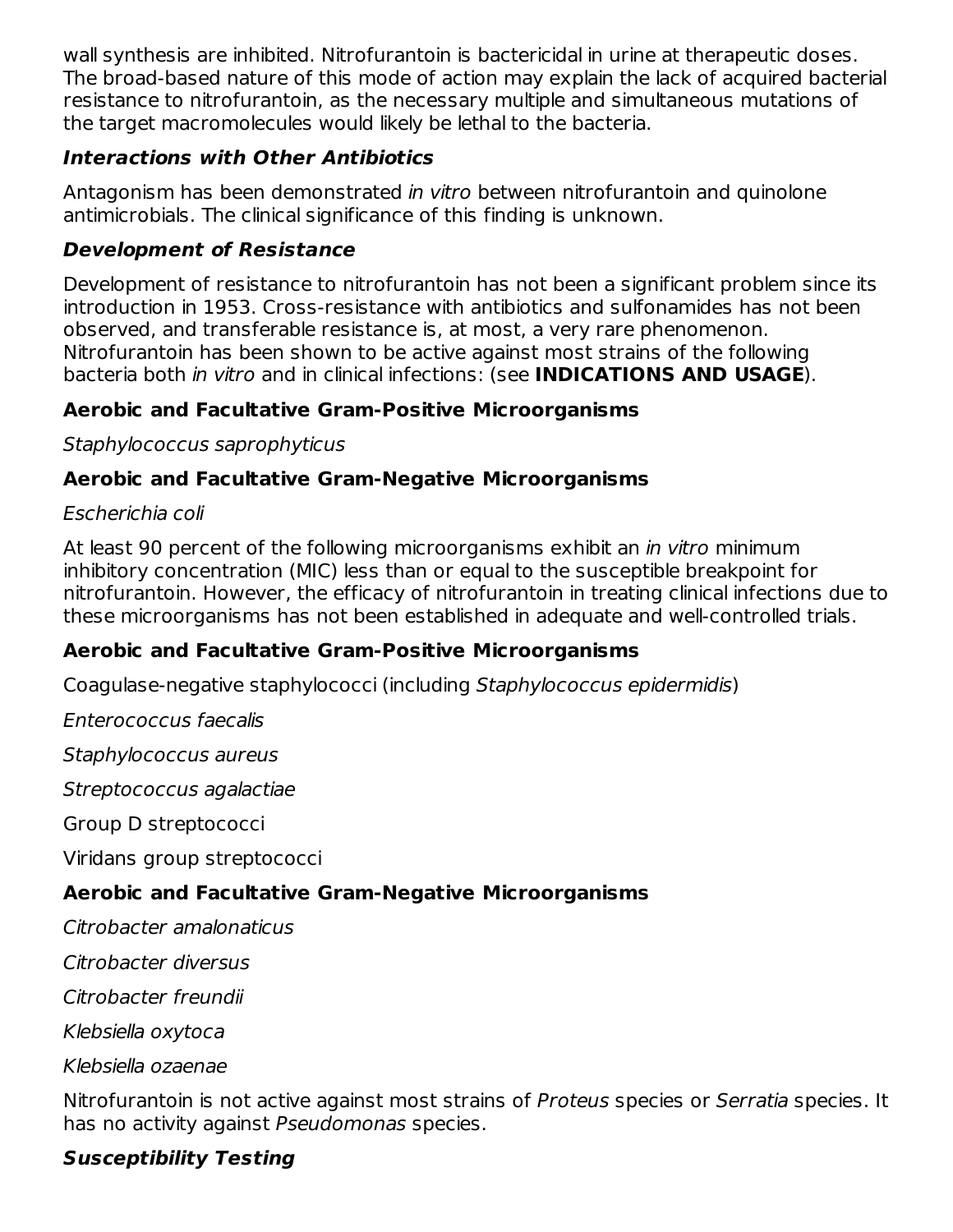For specific information regarding susceptibility test interpretive criteria and associated test methods and quality control standards recognized by FDA for this drug, please see: https://www.fda.gov/STIC.

# **INDICATIONS AND USAGE**

Nitrofurantoin (monohydrate/macrocrystals) is indicated only for the treatment of acute uncomplicated urinary tract infections (acute cystitis) caused by susceptible strains of Escherichia coli or Staphylococcus saprophyticus.

Nitrofurantoin is not indicated for the treatment of pyelonephritis or perinephric abscesses.

To reduce the development of drug-resistant bacteria and maintain the effectiveness of nitrofurantoin (monohydrate/macrocrystals) and other antibacterial drugs, nitrofurantoin (monohydrate/macrocrystals) should be used only to treat or prevent infections that are proven or strongly suspected to be caused by susceptible bacteria. When culture and susceptibility information are available, they should be considered in selecting or modifying antibacterial therapy. In the absence of such data, local epidemiology and susceptibility patterns may contribute to the empiric selection of therapy.

Nitrofurantoins lack the broader tissue distribution of other therapeutic agents approved for urinary tract infections. Consequently, many patients who are treated with nitrofurantoin (monohydrate/macrocrystals) are predisposed to persistence or reappearance of bacteriuria (see **CLINICAL STUDIES**). Urine specimens for culture and susceptibility testing should be obtained before and after completion of therapy. If persistence or reappearance of bacteriuria occurs after treatment with nitrofurantoin (monohydrate/macrocrystals), other therapeutic agents with broader tissue distribution should be selected. In considering the use of nitrofurantoin (monohydrate/macrocrystals), lower eradication rates should be balanced against the increased potential for systemic toxicity and for the development of antimicrobial

resistance when agents with broader tissue distribution are utilized.

# **CONTRAINDICATIONS**

Anuria, oliguria, or significant impairment of renal function (creatinine clearance under 60 mL per minute or clinically significant elevated serum creatinine) are contraindications. Treatment of this type of patient carries an increased risk of toxicity because of impaired excretion of the drug.

Because of the possibility of hemolytic anemia due to immature erythrocyte enzyme systems (glutathione instability), the drug is contraindicated in pregnant patients at term (38 to 42 weeks gestation), during labor and delivery, or when the onset of labor is imminent. For the same reason, the drug is contraindicated in neonates under one month of age.

Nitrofurantoin (monohydrate/macrocrystals) is contraindicated in patients with a previous history of cholestatic jaundice/hepatic dysfunction associated with nitrofurantoin.

Nitrofurantoin (monohydrate/macrocrystals) is also contraindicated in those patients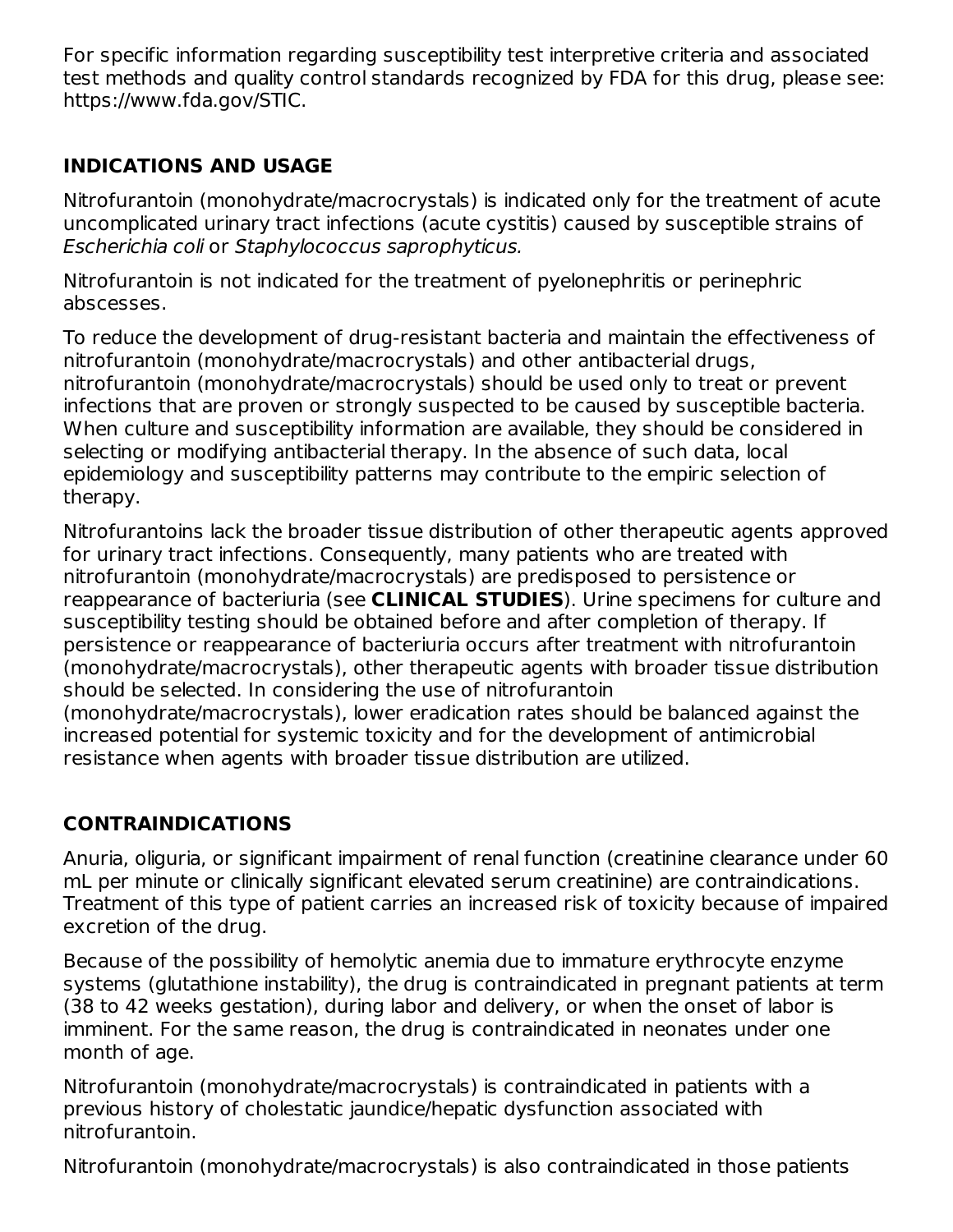with known hypersensitivity to nitrofurantoin.

#### **WARNINGS**

#### **Pulmonary Reactions**

**ACUTE, SUBACUTE, OR CHRONIC PULMONARY REACTIONS HAVE BEEN OBSERVED IN PATIENTS TREATED WITH NITROFURANTOIN. IF THESE REACTIONS OCCUR, NITROFURANTOIN (MONOHYDRATE/MACROCRYSTALS) SHOULD BE DISCONTINUED AND APPROPRIATE MEASURES TAKEN. REPORTS HAVE CITED PULMONARY REACTIONS AS A CONTRIBUTING CAUSE OF DEATH.**

**CHRONIC PULMONARY REACTIONS (DIFFUSE INTERSTITIAL PNEUMONITIS OR PULMONARY FIBROSIS, OR BOTH) CAN DEVELOP INSIDIOUSLY. THESE REACTIONS OCCUR RARELY AND GENERALLY IN PATIENTS RECEIVING THERAPY FOR SIX MONTHS OR LONGER. CLOSE MONITORING OF THE PULMONARY CONDITION OF PATIENTS RECEIVING LONG-TERM THERAPY IS WARRANTED AND REQUIRES THAT THE BENEFITS OF THERAPY BE WEIGHED AGAINST POTENTIAL RISKS (SEE RESPIRATORY REACTIONS).**

#### **Hepatotoxicity**

Hepatic reactions, including hepatitis, cholestatic jaundice, chronic active hepatitis, and hepatic necrosis, occur rarely. Fatalities have been reported. The onset of chronic active hepatitis may be insidious, and patients should be monitored periodically for changes in biochemical tests that would indicate liver injury. If hepatitis occurs, the drug should be withdrawn immediately and appropriate measures should be taken.

#### **Neuropathy**

Peripheral neuropathy, which may become severe or irreversible, has occurred. Fatalities have been reported. Conditions such as renal impairment (creatinine clearance under 60 mL per minute or clinically significant elevated serum creatinine), anemia, diabetes mellitus, electrolyte imbalance, vitamin B deficiency, and debilitating disease may enhance the occurrence of peripheral neuropathy. Patients receiving long-term therapy should be monitored periodically for changes in renal function.

Optic neuritis has been reported rarely in postmarketing experience with nitrofurantoin formulations.

#### **Hemolytic Anemia**

Cases of hemolytic anemia of the primaquine-sensitivity type have been induced by nitrofurantoin. Hemolysis appears to be linked to a glucose-6-phosphate dehydrogenase deficiency in the red blood cells of the affected patients. This deficiency is found in 10 percent of Blacks and a small percentage of ethnic groups of Mediterranean and Near-Eastern origin. Hemolysis is an indication for discontinuing nitrofurantoin (monohydrate/macrocrystals); hemolysis ceases when the drug is withdrawn.

#### **Clostridium difficile-Associated Diarrhea**

Clostridium difficile associated diarrhea (CDAD) has been reported with use of nearly all antibacterial agents, including nitrofurantoin, and may range in severity from mild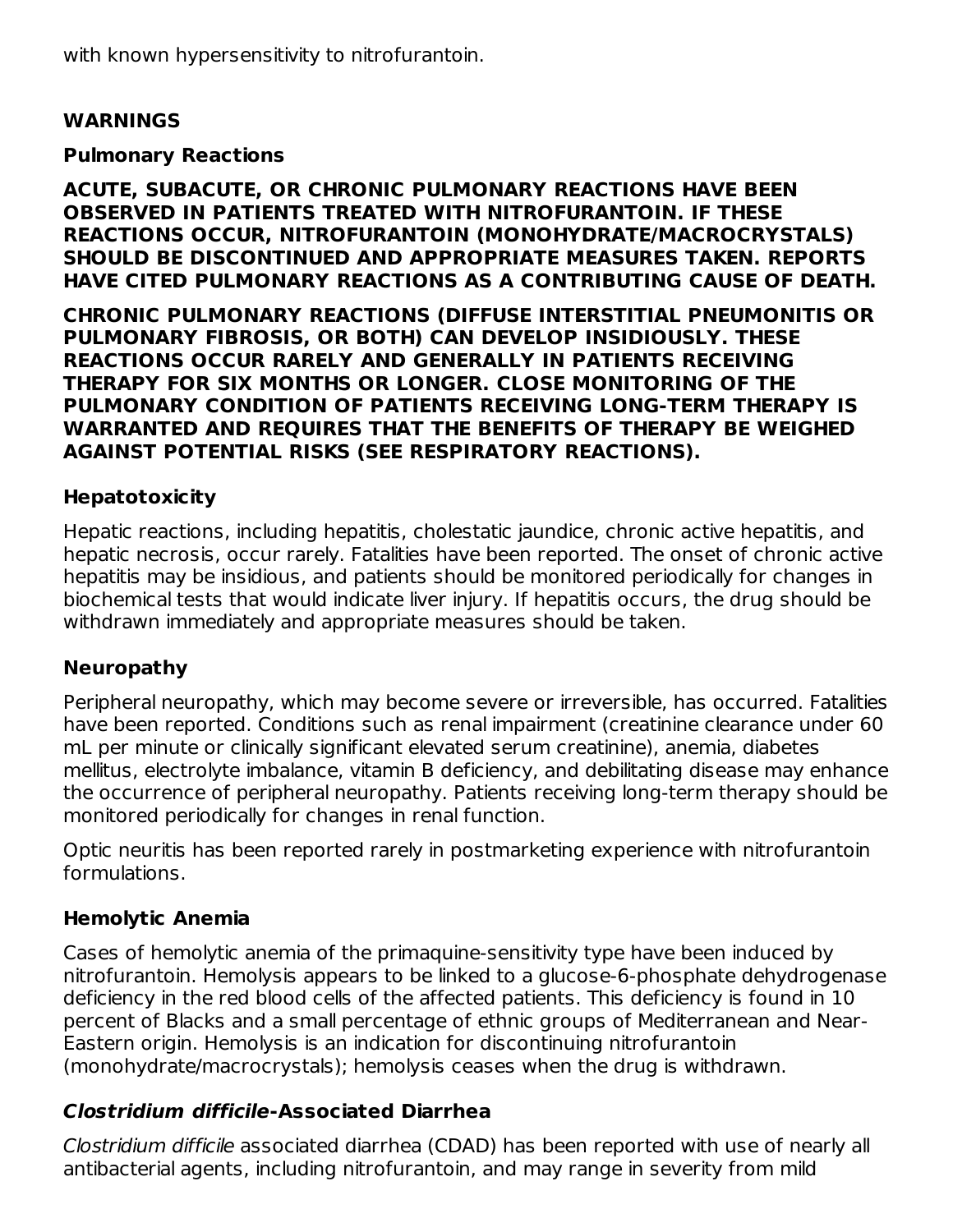diarrhea to fatal colitis. Treatment with antibacterial agents alters the normal flora of the colon leading to overgrowth of C. difficile.

C. difficile produces toxins A and B which contribute to the development of CDAD. Hypertoxin producing strains of C. difficile cause increased morbidity and mortality, as these infections can be refractory to antimicrobial therapy and may require colectomy. CDAD must be considered in all patients who present with diarrhea following antibiotic use. Careful medical history is necessary since CDAD has been reported to occur over two months after the administration of antibacterial agents. If CDAD is suspected or confirmed, ongoing antibiotic use not directed against C. difficile may need to be discontinued. Appropriate fluid and electrolyte management, protein supplementation, antibiotic treatment of C. difficile, and surgical evaluation should be instituted as clinically indicated.

# **PRECAUTIONS**

### **Information for Patients**

Patients should be advised to take nitrofurantoin (monohydrate/macrocrystals) with food (ideally breakfast and dinner) to further enhance tolerance and improve drug absorption. Patients should be instructed to complete the full course of therapy; however, they should be advised to contact their physician if any unusual symptoms occur during therapy.

Patients should be advised not to use antacid preparations containing magnesium trisilicate while taking nitrofurantoin (monohydrate/macrocrystals)**.**

Patients should be counseled that antibacterial drugs including nitrofurantoin (monohydrate/macrocrystals) should only be used to treat bacterial infections. They do not treat viral infections (e.g., the common cold). When nitrofurantoin (monohydrate/macrocrystals) is prescribed to treat a bacterial infection, patients should be told that although it is common to feel better early in the course of therapy, the medication should be taken exactly as directed. Skipping doses or not completing the full course of therapy may (1) decrease the effectiveness of the immediate treatment and (2) increase the likelihood that bacteria will develop resistance and will not be treatable by nitrofurantoin (monohydrate/macrocrystals) or other antibacterial drugs in the future.

Diarrhea is a common problem caused by antibiotics which usually ends when the antibiotic is discontinued. Sometimes after starting treatment with antibiotics, patients can develop watery and bloody stools (with or without stomach cramps and fever) even as late as two or more months after having taken the last dose of the antibiotic. If this occurs, patients should contact their physician as soon as possible.

### **General**

Prescribing nitrofurantoin (monohydrate/macrocrystals) in the absence of a proven or strongly suspected bacterial infection or a prophylactic indication is unlikely to provide benefit to the patient and increases the risk of the development of drug-resistant bacteria.

### **Drug Interactions**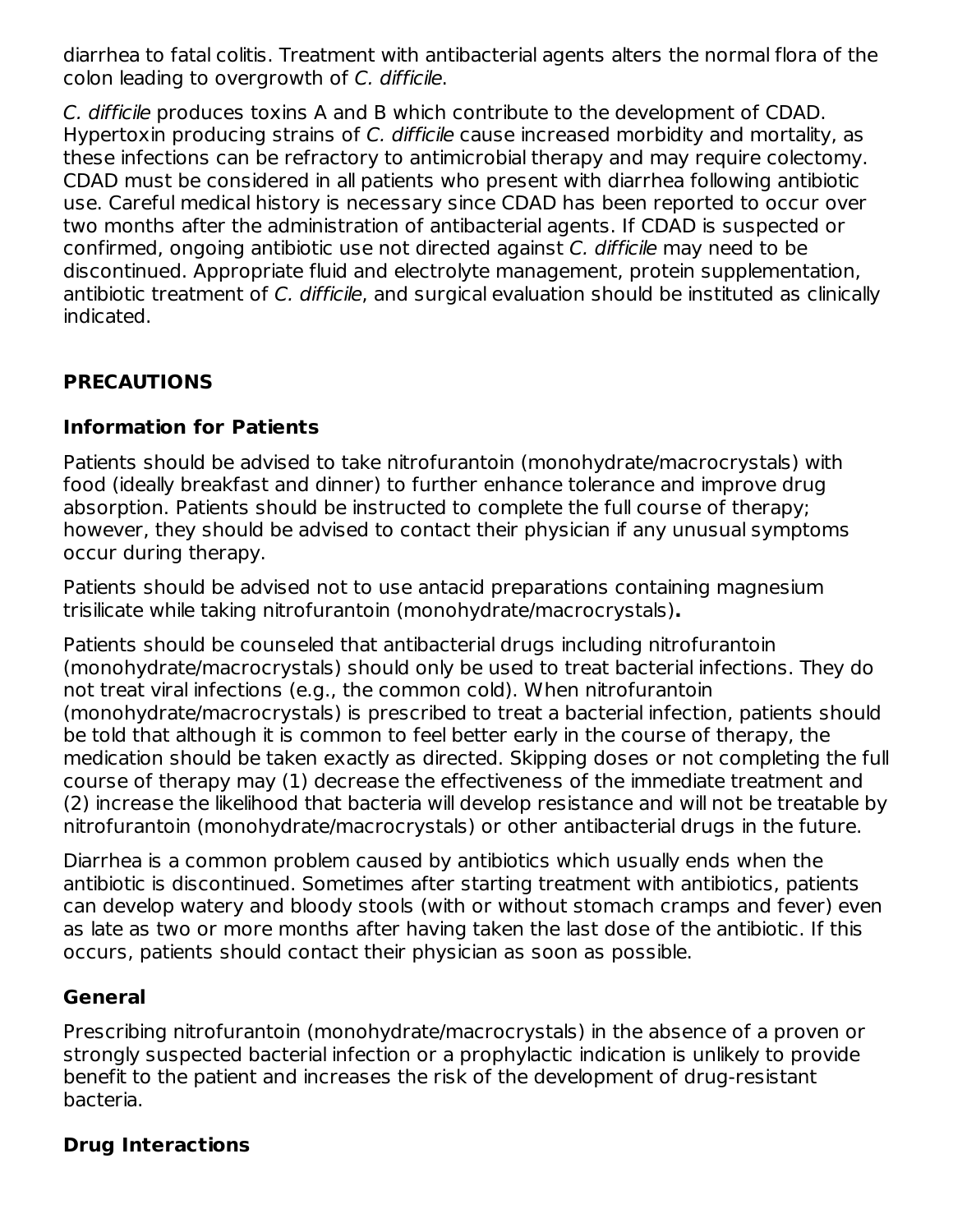Antacids containing magnesium trisilicate, when administered concomitantly with nitrofurantoin, reduce both the rate and extent of absorption. The mechanism for this interaction probably is adsorption of nitrofurantoin onto the surface of magnesium trisilicate.

Uricosuric drugs, such as probenecid and sulfinpyrazone, can inhibit renal tubular secretion of nitrofurantoin. The resulting increase in nitrofurantoin serum levels may increase toxicity, and the decreased urinary levels could lessen its efficacy as a urinary tract antibacterial.

# **Drug/Laboratory Test Interactions**

As a result of the presence of nitrofurantoin, a false-positive reaction for glucose in the urine may occur. This has been observed with Benedict's and Fehling's solutions but not with the glucose enzymatic test.

# **Carcinogenesis, Mutagenesis, Impairment of Fertility**

Nitrofurantoin was not carcinogenic when fed to female Holtzman rats for 44.5 weeks or to female Sprague-Dawley rats for 75 weeks. Two chronic rodent bioassays utilizing male and female Sprague-Dawley rats and two chronic bioassays in Swiss mice and in  $\mathsf{BDF}_1$  mice revealed no evidence of carcinogenicity.

Nitrofurantoin presented evidence of carcinogenic activity in female  $\mathsf{B6C3F}_1$  mice as shown by increased incidences of tubular adenomas, benign mixed tumors, and granulosa cell tumors of the ovary. In male F344/N rats, there were increased incidences of uncommon kidney tubular cell neoplasms, osteosarcomas of the bone, and neoplasms of the subcutaneous tissue. In one study involving subcutaneous administration of 75 mg/kg nitrofurantoin to pregnant female mice, lung papillary adenomas of unknown significance were observed in the F1 generation.

Nitrofurantoin has been shown to induce point mutations in certain strains of Salmonella typhimurium and forward mutations in L5178Y mouse lymphoma cells. Nitrofurantoin induced increased numbers of sister chromatid exchanges and chromosomal aberrations in Chinese hamster ovary cells but not in human cells in culture. Results of the sex-linked recessive lethal assay in Drosophila were negative after administration of nitrofurantoin by feeding or by injection. Nitrofurantoin did not induce heritable mutation in the rodent models examined.

The significance of the carcinogenicity and mutagenicity findings relative to the therapeutic use of nitrofurantoin in humans is unknown.

The administration of high doses of nitrofurantoin to rats causes temporary spermatogenic arrest; this is reversible on discontinuing the drug. Doses of 10 mg/kg/day or greater in healthy human males may, in certain unpredictable instances, produce a slight to moderate spermatogenic arrest with a decrease in sperm count.

# **Pregnancy**

# **Teratogenic Effects**

Several reproduction studies have been performed in rabbits and rats at doses up to six times the human dose and have revealed no evidence of impaired fertility or harm to the fetus due to nitrofurantoin. In a single published study conducted in mice at 68 times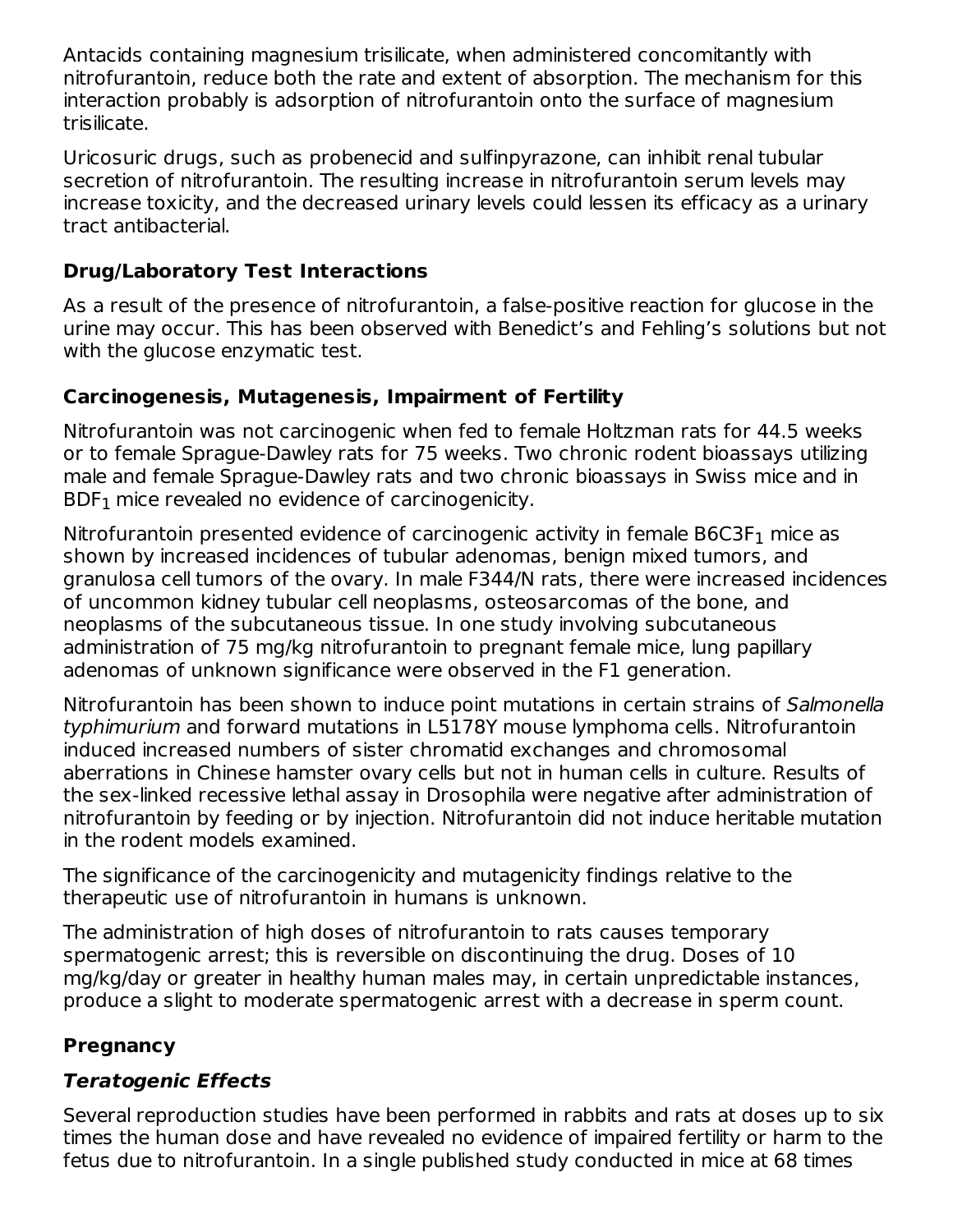the human dose (based on mg/kg administered to the dam), growth retardation and a low incidence of minor and common malformations were observed. However, at 25 times the human dose, fetal malformations were not observed; the relevance of these findings to humans is uncertain. There are, however, no adequate and well-controlled studies in pregnant women. Because animal reproduction studies are not always predictive of human response, this drug should be used during pregnancy only if clearly needed.

# **Non-Teratogenic Effects**

Nitrofurantoin has been shown in one published transplacental carcinogenicity study to induce lung papillary adenomas in the F1 generation mice at doses 19 times the human dose on a mg/kg basis. The relationship of this finding to potential human carcinogenesis is presently unknown. Because of the uncertainty regarding the human implications of these animal data, this drug should be used during pregnancy only if clearly needed.

# **Labor and Delivery**

### See **CONTRAINDICATIONS.**

### **Nursing Mothers**

Nitrofurantoin has been detected in human breast milk in trace amounts. Because of the potential for serious adverse reactions from nitrofurantoin in nursing infants under one month of age, a decision should be made whether to discontinue nursing or to discontinue the drug, taking into account the importance of the drug to the mother (see **CONTRAINDICATIONS**).

### **Pediatric Use**

Nitrofurantoin (monohydrate/macrocrystals) is contraindicated in infants below the age of one month (see **CONTRAINDICATIONS**). Safety and effectiveness in pediatric patients below the age of twelve years have not been established.

### **Geriatric Use**

Clinical studies of nitrofurantoin (monohydrate/macrocrystals) did not include sufficient numbers of subjects aged 65 and over to determine whether they respond differently from younger subjects. Other reported clinical experience has not identified differences in responses between the elderly and younger patients. Spontaneous reports suggest a higher proportion of pulmonary reactions, including fatalities, in elderly patients; these differences appear to be related to the higher proportion of elderly patients receiving long-term nitrofurantoin therapy. As in younger patients, chronic pulmonary reactions generally are observed in patients receiving therapy for six months or longer (see **WARNINGS**). Spontaneous reports also suggest an increased proportion of severe hepatic reactions, including fatalities, in elderly patients (see **WARNINGS**).

In general, the greater frequency of decreased hepatic, renal, or cardiac function, and of concomitant disease or other drug therapy in elderly patients should be considered when prescribing nitrofurantoin (monohydrate/macrocrystals). This drug is known to be substantially excreted by the kidney, and the risk of toxic reactions to this drug may be greater in patients with impaired renal function. Anuria, oliguria, or significant impairment of renal function (creatinine clearance under 60 mL per minute or clinically significant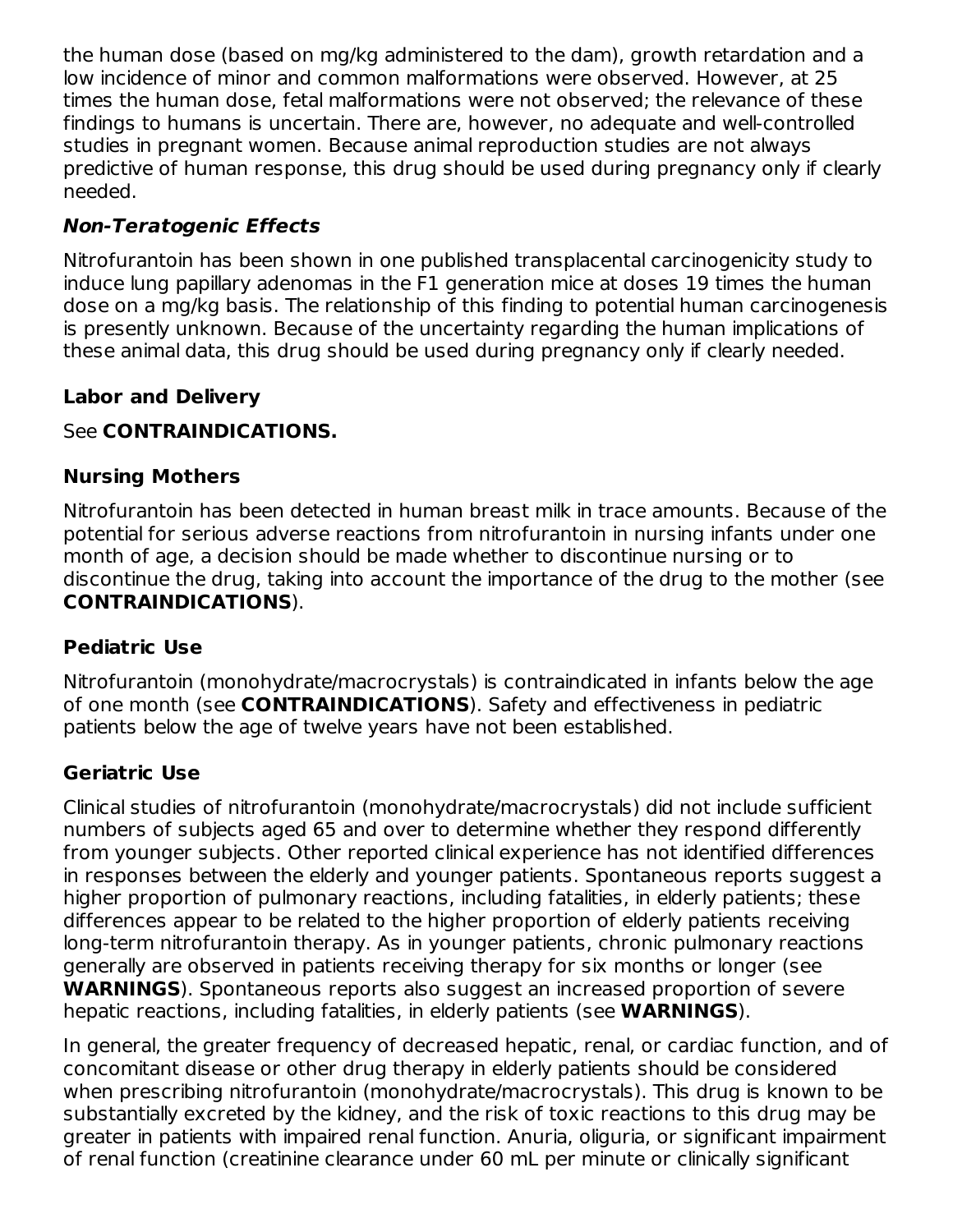elevated serum creatinine) are contraindications (see **CONTRAINDICATIONS**). Because elderly patients are more likely to have decreased renal function, it may be useful to monitor renal function.

# **ADVERSE REACTIONS**

In clinical trials of nitrofurantoin (monohydrate/macrocrystals), the most frequent clinical adverse events that were reported as possibly or probably drug-related were nausea (8%), headache (6%), and flatulence (1.5%). Additional clinical adverse events reported as possibly or probably drug-related occurred in less than 1% of patients studied and are listed below within each body system in order of decreasing frequency:

**Gastrointestinal:** Diarrhea, dyspepsia, abdominal pain, constipation, emesis

**Neurologic**: Dizziness, drowsiness, amblyopia

**Respiratory:** Acute pulmonary hypersensitivity reaction (see **WARNINGS**)

**Allergic:** Pruritus, urticaria

**Dermatologic:** Alopecia

**Miscellaneous:** Fever, chills, malaise

The following additional clinical adverse events have been reported with the use of nitrofurantoin:

**Gastrointestinal:** Sialadenitis, pancreatitis. There have been sporadic reports of pseudomembranous colitis with the use of nitrofurantoin. The onset of pseudomembranous colitis symptoms may occur during or after antimicrobial treatment (see **WARNINGS**).

**Neurologic:** Peripheral neuropathy, which may become severe or irreversible, has occurred. Fatalities have been reported. Conditions such as renal impairment (creatinine clearance under 60 mL per minute or clinically significant elevated serum creatinine), anemia, diabetes mellitus, electrolyte imbalance, vitamin B deficiency, and debilitating diseases may increase the possibility of peripheral neuropathy (see **WARNINGS**).

Asthenia, vertigo, and nystagmus also have been reported with the use of nitrofurantoin.

Benign intracranial hypertension (pseudotumor cerebri), confusion, depression, optic neuritis, and psychotic reactions have been reported rarely. Bulging fontanels, as a sign of benign intracranial hypertension in infants, have been reported rarely.

#### **Respiratory: CHRONIC, SUBACUTE, OR ACUTE PULMONARY HYPERSENSITIVITY REACTIONS MAY OCCUR WITH THE USE OF NITROFURANTOIN.**

**CHRONIC PULMONARY REACTIONS GENERALLY OCCUR IN PATIENTS WHO HAVE RECEIVED CONTINUOUS TREATMENT FOR SIX MONTHS OR LONGER. MALAISE, DYSPNEA ON EXERTION, COUGH, AND ALTERED PULMONARY FUNCTION ARE COMMON MANIFESTATIONS WHICH CAN OCCUR INSIDIOUSLY. RADIOLOGIC AND HISTOLOGIC FINDINGS OF DIFFUSE INTERSTITIAL PNEUMONITIS OR FIBROSIS, OR BOTH, ARE ALSO COMMON MANIFESTATIONS OF THE CHRONIC PULMONARY REACTION. FEVER IS RARELY PROMINENT.**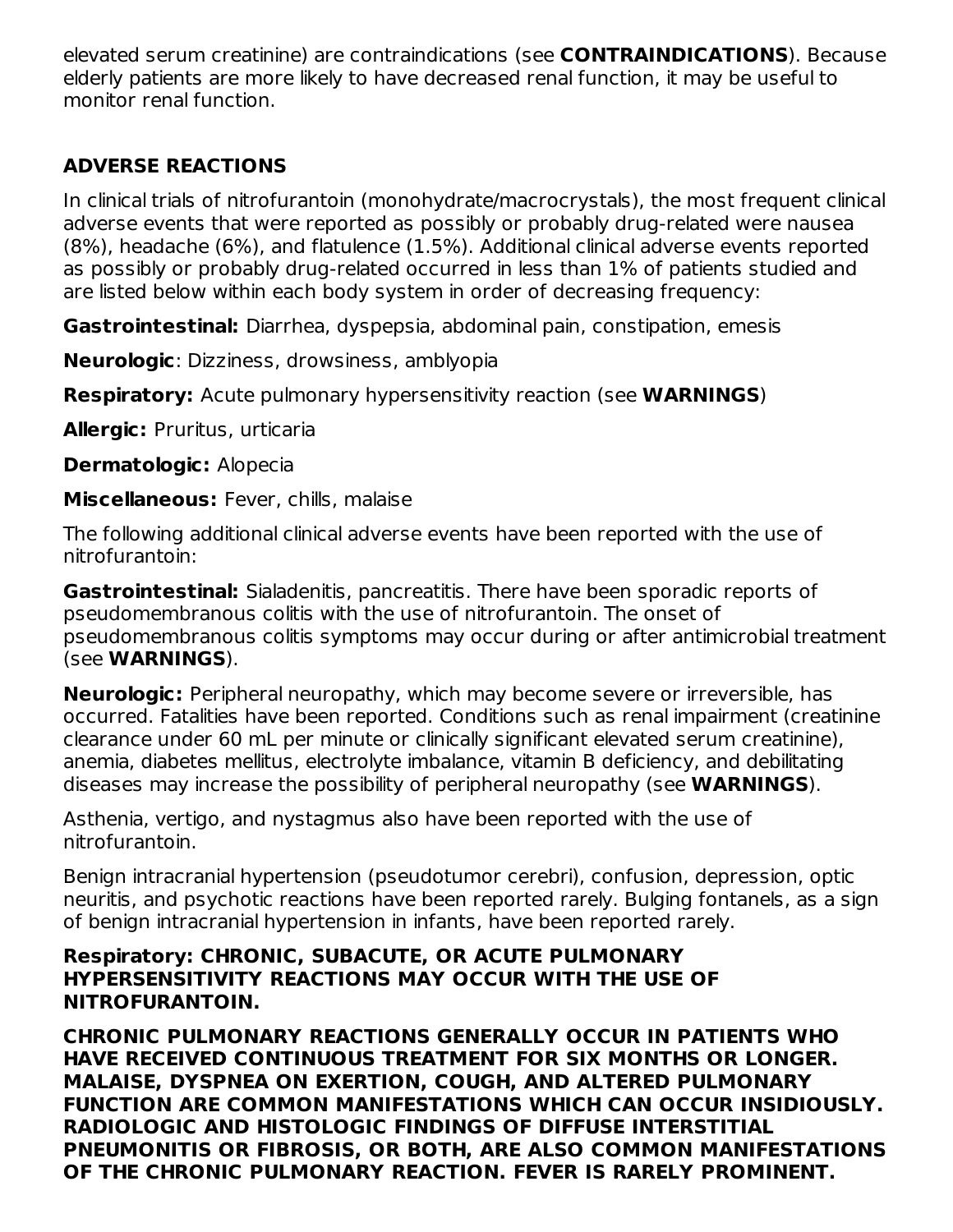#### **THE SEVERITY OF CHRONIC PULMONARY REACTIONS AND THEIR DEGREE OF RESOLUTION APPEAR TO BE RELATED TO THE DURATION OF THERAPY AFTER THE FIRST CLINICAL SIGNS APPEAR. PULMONARY FUNCTION MAY BE IMPAIRED PERMANENTLY, EVEN AFTER CESSATION OF THERAPY. THE RISK IS GREATER WHEN CHRONIC PULMONARY REACTIONS ARE NOT RECOGNIZED EARLY.**

In subacute pulmonary reactions, fever and eosinophilia occur less often than in the acute form. Upon cessation of therapy, recovery may require several months. If the symptoms are not recognized as being drug-related and nitrofurantoin therapy is not stopped, the symptoms may become more severe.

Acute pulmonary reactions are commonly manifested by fever, chills, cough, chest pain, dyspnea, pulmonary infiltration with consolidation or pleural effusion on x-ray, and eosinophilia. Acute reactions usually occur within the first week of treatment and are reversible with cessation of therapy. Resolution often is dramatic (see **WARNINGS**).

Changes in EKG (e.g., non-specific ST/T wave changes, bundle branch block) have been reported in association with pulmonary reactions.

Cyanosis has been reported rarely.

**Hepatic:** Hepatic reactions, including hepatitis, cholestatic jaundice, chronic active hepatitis, and hepatic necrosis, occur rarely (see **WARNINGS**).

**Allergic:** Lupus-like syndrome associated with pulmonary reaction to nitrofurantoin has been reported. Also, angioedema; maculopapular, erythematous, or eczematous eruptions; anaphylaxis; arthralgia; myalgia; drug fever; chills; and vasculitis (sometimes associated with pulmonary reactions) have been reported. Hypersensitivity reactions represent the most frequent spontaneously-reported adverse events in worldwide postmarketing experience with nitrofurantoin formulations.

**Dermatologic:** Exfoliative dermatitis and erythema multiforme (including Stevens-Johnson syndrome) have been reported rarely.

**Hematologic:** Cyanosis secondary to methemoglobinemia has been reported rarely.

**Miscellaneous:** As with other antimicrobial agents, superinfections caused by resistant organisms, e.g., Pseudomonas species or Candida species, can occur.

In clinical trials of nitrofurantoin (monohydrate/macrocrystals), the most frequent laboratory adverse events (1% to 5%), without regard to drug relationship, were as follows: eosinophilia, increased AST (SGOT), increased ALT (SGPT), decreased hemoglobin, increased serum phosphorus. The following laboratory adverse events also have been reported with the use of nitrofurantoin: glucose-6-phosphate dehydrogenase deficiency anemia (see **WARNINGS**), agranulocytosis, leukopenia, granulocytopenia, hemolytic anemia, thrombocytopenia, megaloblastic anemia. In most cases, these hematologic abnormalities resolved following cessation of therapy. Aplastic anemia has been reported rarely.

#### **To report SUSPECTED ADVERSE REACTIONS, contact Northstar Rx LLC at 1- 800-206-7821 or FDA at 1-800-FDA-1088 or www.fda.gov/medwatch.**

**OVERDOSAGE**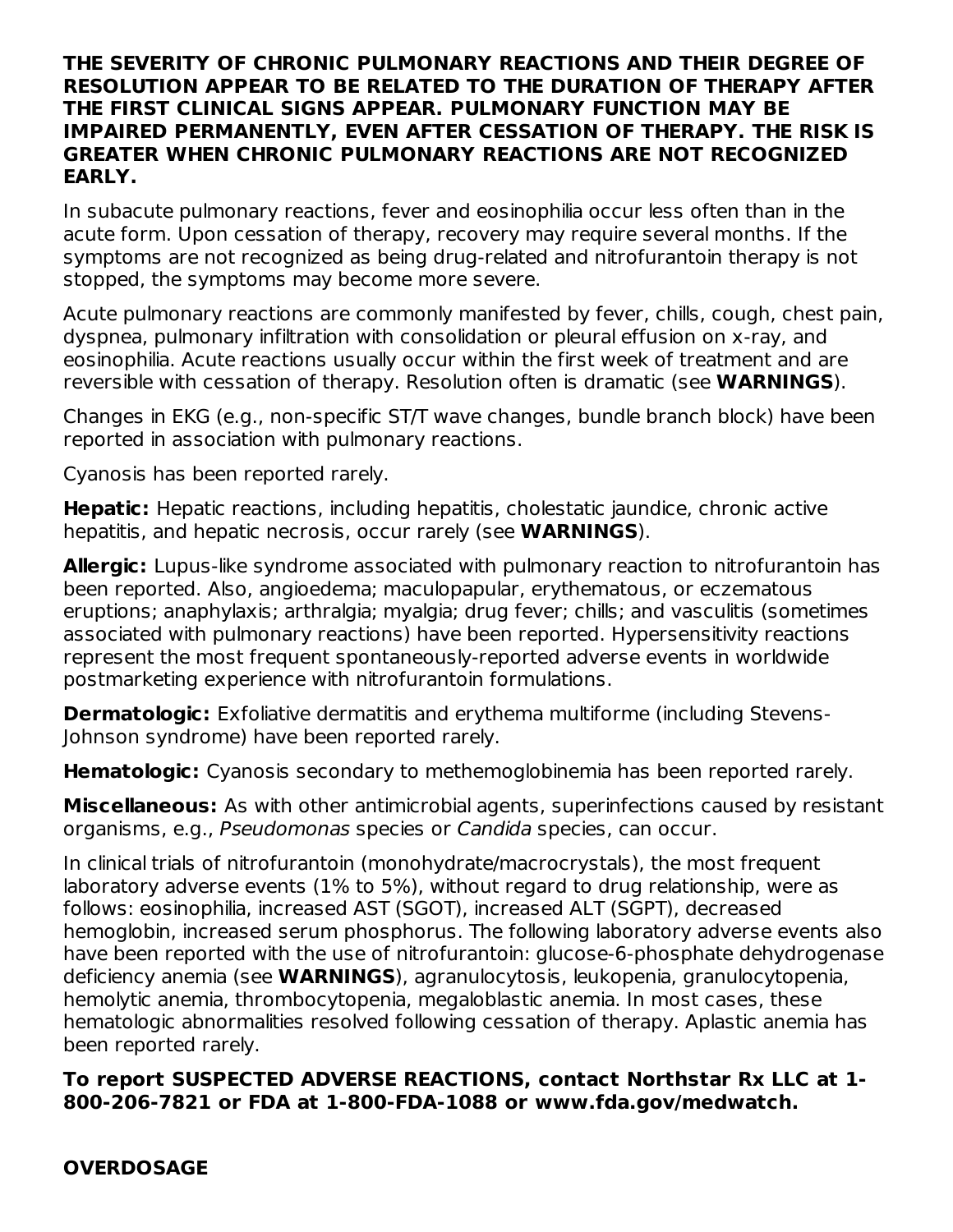Occasional incidents of acute overdosage of nitrofurantoin have not resulted in any specific symptoms other than vomiting. Induction of emesis is recommended. There is no specific antidote, but a high fluid intake should be maintained to promote urinary excretion of the drug. Nitrofurantoin is dialyzable.

### **DOSAGE AND ADMINISTRATION**

Nitrofurantoin capsules (monohydrate/macrocrystals) should be taken with food.

### **Adults and Pediatric Patients Over 12 Years**

One 100 mg capsule every 12 hours for seven days.

#### **HOW SUPPLIED**

Nitrofurantoin capsules, USP (monohydrate/macrocrystals), for oral administration, are available as:

**100 mg:** Black and ivory opaque capsules imprinted "E 122" on the cap and body and supplied as:

NDC 16714-439-01 bottles of 100

NDC 16714-439-02 bottles of 1,000

Store at 20° to 25°C (68° to 77°F) [see USP Controlled Room Temperature].

Dispense contents in a tight, light-resistant container as defined in the USP with a childresistant closure, as required.

### **KEEP OUT OF THE REACH OF CHILDREN.**

### **CLINICAL STUDIES**

Controlled clinical trials comparing nitrofurantoin (monohydrate/macrocrystals) 100 mg p.o. q12h and nitrofurantoin (macrocrystals) 50 mg p.o. q6h in the treatment of acute uncomplicated urinary tract infections demonstrated approximately 75% microbiologic eradication of susceptible pathogens in each treatment group.

Manufactured for:

Northstar Rx LLC

Memphis, TN 38141

Toll Free: 1-800-206-7821

Manufactured by:

Sandoz Inc.

Princeton, NJ 08540

46299663

Rev. November 2021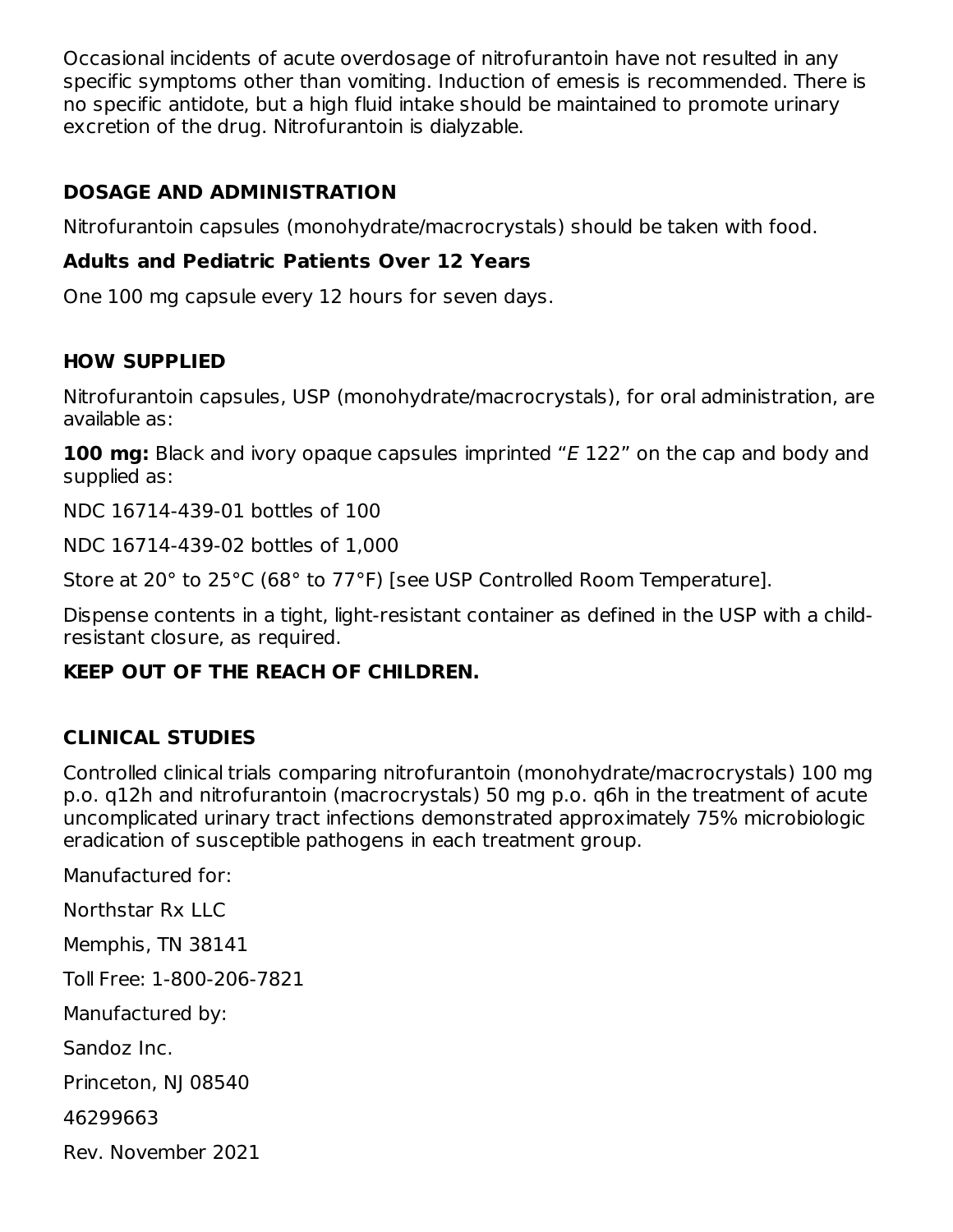#### **PACKAGE/LABEL PRINCIPAL DISPLAY PANEL**

NDC 16714-439-01 Rx only NITROFURANTOIN CAPSULES, USP (Monohydrate/Macrocrystals) 100 mg\* URINARY TRACT ANTIBACTERIAL (Twice-a-day Dosage) 100 Capsules NorthStar



| NITROFURANTOIN (MONOHYDRATE/MACROCRYSTALS)                                          |                         |                                    |                       |               |                 |  |  |  |
|-------------------------------------------------------------------------------------|-------------------------|------------------------------------|-----------------------|---------------|-----------------|--|--|--|
| nitrofurantoin (monohydrate/macrocrystals) capsule                                  |                         |                                    |                       |               |                 |  |  |  |
|                                                                                     |                         |                                    |                       |               |                 |  |  |  |
| <b>Product Information</b>                                                          |                         |                                    |                       |               |                 |  |  |  |
| <b>Product Type</b>                                                                 | HUMAN PRESCRIPTION DRUG | <b>Item Code (Source)</b>          |                       | NDC:16714-439 |                 |  |  |  |
| <b>Route of Administration</b>                                                      | ORAI                    |                                    |                       |               |                 |  |  |  |
|                                                                                     |                         |                                    |                       |               |                 |  |  |  |
|                                                                                     |                         |                                    |                       |               |                 |  |  |  |
| <b>Active Ingredient/Active Moiety</b>                                              |                         |                                    |                       |               |                 |  |  |  |
| Ingredient Name                                                                     |                         | <b>Basis of</b><br><b>Strength</b> |                       | Strength      |                 |  |  |  |
| NITROFURANTOIN MONOHYDRATE (UNII: E10I2C001I) (NITROFURANTOIN -<br>UNII:927AH8112L) |                         |                                    | <b>NITROFURANTOIN</b> |               | 75 mg           |  |  |  |
| <b>NITROFURANTOIN</b> (UNII: 927AH8112L) (NITROFURANTOIN - UNII:927AH8112L)         |                         |                                    | <b>NITROFURANTOIN</b> |               | $25 \text{ mg}$ |  |  |  |
|                                                                                     |                         |                                    |                       |               |                 |  |  |  |